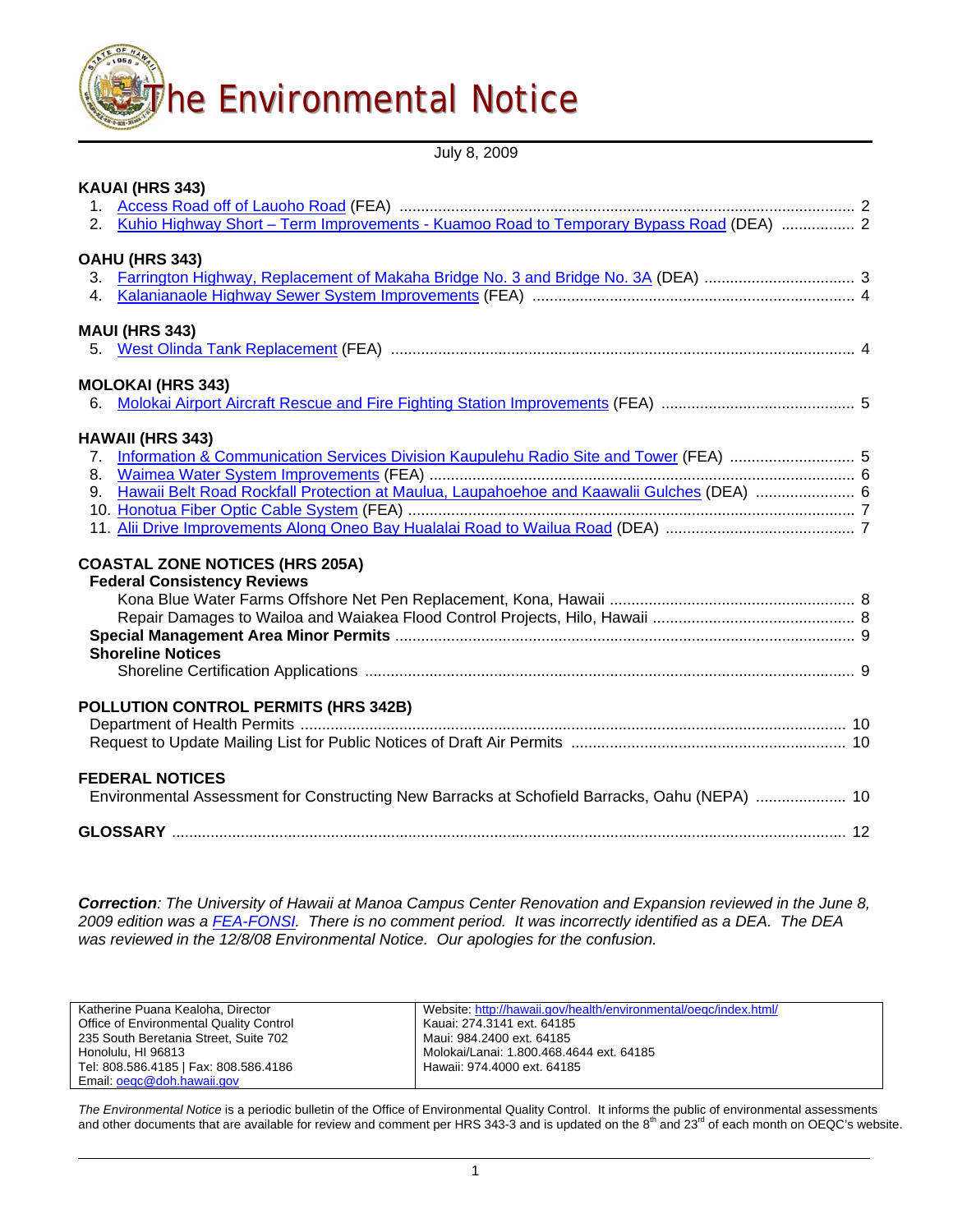# **KAUAI (HRS 343)**

#### **1. [Access Road off of Lauoho Road](http://oeqc.doh.hawaii.gov/Shared%20Documents/EA_and_EIS_Online_Library/Kauai/2000s/2009-07-08-KA-FEA-Lauoho-Road-Access.pdf) (FEA)**

| Island:<br>District:<br>TMK:<br><b>Proposing</b>                                         | Kauai<br>Koloa<br>$4 - 2 - 3 - 09$                                                                                                                                    |
|------------------------------------------------------------------------------------------|-----------------------------------------------------------------------------------------------------------------------------------------------------------------------|
| Agency:                                                                                  | County of Kauai, Department of Public Works, 4444 Rice Street, Suite 275, Lihue, HI 96766-1340.<br>Wally Kudo, 241-4891                                               |
| <b>Approving</b><br>Agency:<br><b>Consultant:</b><br><b>Comments:</b><br><b>Permits:</b> | Same<br>NKN Project Planning, 4849, liwi Road, Kapaa, HI 96746. Nadine Nakamura, 822-0388<br>FEA accepted by the Approving Agency. There is no comment period<br>none |

The County of Kauai, Department of Public Works is proposing to abandon an unimproved access road and re-convey it to the current adjacent property owners National Tropical Botanical Garden (NTBG) and Toshi Kaneko. The access road was created in 1940 to provide access to a kuleana and jelly factory on TMK (4) 2-3- 09:11 formerly owned by the McBryde Sugar Company and currently owned by NTBG. Following the acceptance of the Final Environmental Assessment, Public Works will seek approval from the County Council to abandon and re-convey the parcel to the adjacent property owners.

The unnamed access road is located in the district of Koloa, Kalaheo Ahupuaa. The road to the north abuts Lauoho Road, is bounded to the east and south by NTBG-owned properties, and to the west by landowners the Stella and Toshiro Kaneko Trusts. The road is zoned Agriculture with a small portion in the Open zone. The General Plan land use designation is Agriculture. The Kalaheo Homestead Act, Kalaheo Homesteads Second Series created a 10 foot wide "government road" right-of-way as an access from Lauoho Road to the kuleana. In 1940 the County initiated and acquired five small adjacent parcels in order to straighten and widen the right-of-way to 30 feet and to provide vehicular access to the kuleana parcel. Although officially described as a road, the actual use and function has been a driveway to access NTBG's property. Since its creation, the road has not been improved or maintained by the County. The drivable width is approximately 12 – 15 feet, although the County's right-of-way ownership is about 30 feet, and is approximately 745 feet long.

This proposed action was initiated in response to a condition imposed by the County of Kauai, Department of Public Works on an application by the National Tropical Garden to construct a central housing facility for up to 24 visiting researchers, interns and other education program participants.

# **2. [Kuhio Highway Short – Term Improvements - Kuamoo Road to Temporary Bypass Road](http://oeqc.doh.hawaii.gov/Shared%20Documents/EA_and_EIS_Online_Library/Kauai/2000s/2009-07-08-KA-DEA-Kuhio-Hwy-Imp-Kuamoo-Rd.pdf) (DEA)**

| Island:<br>District:<br>TMK: | Kauai<br>Kawaihau<br>Various parcels, 3-9-02, 3-9-06; 4-1-03, 4-1-05, 4-3-01, 4-3-02, and 4-3-10                                                                                                                                                                                                                                                                                                                                                                                                                                      |
|------------------------------|---------------------------------------------------------------------------------------------------------------------------------------------------------------------------------------------------------------------------------------------------------------------------------------------------------------------------------------------------------------------------------------------------------------------------------------------------------------------------------------------------------------------------------------|
| <b>Proposing</b>             |                                                                                                                                                                                                                                                                                                                                                                                                                                                                                                                                       |
| Agency:                      | Department of Transportation, Highways Division, 869 Punchbowl Street, Honolulu, HI 96813.<br>Darell Young, 587-1835                                                                                                                                                                                                                                                                                                                                                                                                                  |
| <b>Approving</b>             |                                                                                                                                                                                                                                                                                                                                                                                                                                                                                                                                       |
| Agency:                      | Same                                                                                                                                                                                                                                                                                                                                                                                                                                                                                                                                  |
| Consultant:                  | Wilson Okamoto Corporation, 1907 South Beretania Street, Suite 400, Honolulu, HI 96826. Ronald<br>A. Sato, AICP, Project Manager, 946-2277                                                                                                                                                                                                                                                                                                                                                                                            |
| Comments:                    | DEA 30-day comment period starts with the date of this Notice. Address comments to the<br>Proposing Agency and Consultant                                                                                                                                                                                                                                                                                                                                                                                                             |
| Permits:                     | Department of Army Section 404 Nationwide Permit, National Pollutant Discharge Elimination<br>System (NPDES) Permit for Storm Water Associated with Construction Activity, NPDES Permit for<br>Dewatering, Section 401 Water Quality Certification, Noise, Construction Noise Variance - if<br>required, Air Quality, Chapter 6E, HRS Historic Preservation Review, Coastal Zone Management<br>Program Consistency Determination, Road, Grading/Grubbing, Building, Excavation, Drainage<br>Plan Approval, Utility Service Agreements |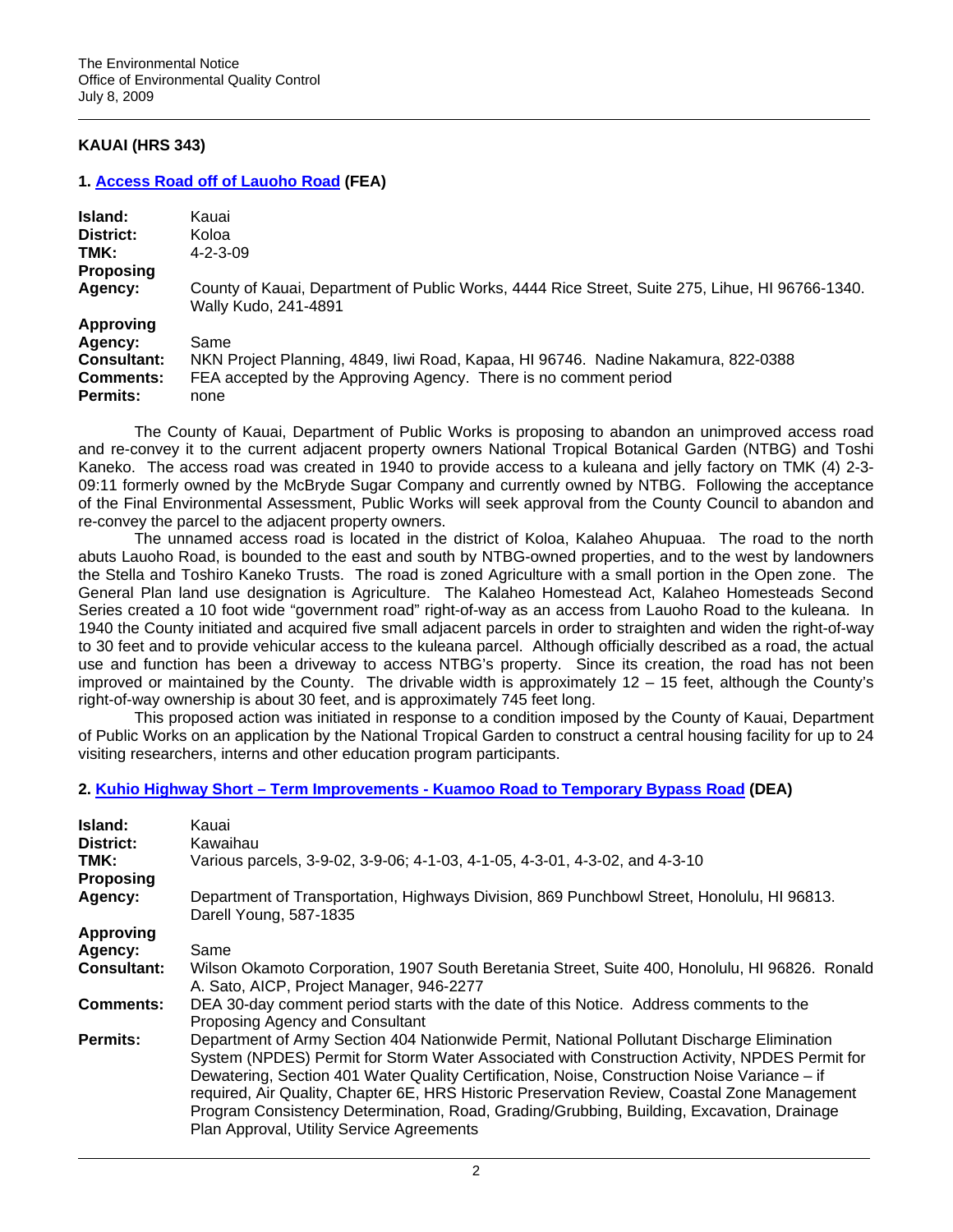The State of Hawaii (State), Department of Transportation (DOT), Highways Division is proposing to implement widening improvements to Kuhio Highway along an approximately 0.65-mile section of highway in the Kawaihau district of the island of Kauai. Kuhio Highway is planned to be widened on the southbound side from three to four lanes between the intersections of the Temporary Kapaa Bypass Road and Kuamoo Road. Other accessory improvements would be implemented with this highway widening. The existing right-turn storage lane along Kuamoo Road would also be extended mauka (inland) from its intersection with Kuhio Highway 650 feet. This highway project (Federal Aid Project No. 56A-01-06) is collectively referred to as the "Kuhio Highway Short-Term Improvements; Kuamoo Road to Temporary Bypass Road Project".

In addition to the highway widening improvements, the State DOT is also planning to relocate existing overhead utility lines (electrical, telephone, and cable) underground as part of mitigation measures for endangered and threatened sea birds present in the area based upon consultation with the U.S. Fish and Wildlife Service. Existing overhead utility lines along the highway corridor would be relocated underground starting from an area just north of the Temporary Kapaa Bypass Road (near Aleka Loop) and proceed southbound to the Kauai Island Utility Cooperative's (KIUC) Lydgate Substation at South Leho Drive. This utilities relocation would extend about 1.70 miles in length, and is being included as part of the highway widening project.

# **OAHU (HRS 343)**

# **3. [Farrington Highway, Replacement of Makaha Bridge No. 3 and Bridge No. 3A](http://oeqc.doh.hawaii.gov/Shared%20Documents/EA_and_EIS_Online_Library/Oahu/2000s/2009-07-08-OA-DEA-Farrington-Hwy-Replacement-Makaha-Bridges.pdf) (DEA)**

| Island:<br>District:<br>TMK:<br><b>Proposing</b> | Oahu<br>Waianae<br>Roadway ROW between TMKs (1) 8-4-02:47 and (1) 8-4-10:12                                                                                                                                                                                                                                                                                                                                                              |
|--------------------------------------------------|------------------------------------------------------------------------------------------------------------------------------------------------------------------------------------------------------------------------------------------------------------------------------------------------------------------------------------------------------------------------------------------------------------------------------------------|
| Agency:                                          | Department of Transportation, 869 Punchbowl Street, Honolulu, HI 96813. Emilio Barroga, Project<br>Manager, 692-7546                                                                                                                                                                                                                                                                                                                     |
| <b>Approving</b>                                 |                                                                                                                                                                                                                                                                                                                                                                                                                                          |
| Agency:                                          | Same                                                                                                                                                                                                                                                                                                                                                                                                                                     |
| <b>Consultant:</b>                               | R.M. Towill Corporation, 2024 North King Street, Suite 200, Honolulu, HI 96819. Brian Takeda,<br>842-1133                                                                                                                                                                                                                                                                                                                                |
| <b>Comments:</b>                                 | DEA 30-day comment period starts with the date of this Notice. Address comments to the<br>Proposing Agency and Consultant                                                                                                                                                                                                                                                                                                                |
| <b>Permits:</b>                                  | FEDERAL: Department of the Army, Section 404 Permit; STATE: Stream Channel Alteration<br>Permit; Coastal Zone Management Federal Consistency Review; Section 401 Water Quality<br>Certification; National Pollutant Discharge Elimination System (NPDES), Notice of Intent (NOI)<br>Form C - Construction Storm Water & NOI Form G - Construction Dewatering Permits; CITY AND<br>COUNTY OF HONOLULU: Special Management Area Use Permit |

The State Department of Transportation - Highways Division (DOT-H) is proposing to replace two timber bridges (Nos. 3 and 3A) along Farrington Highway in Makaha, Waianae District, Oahu, Hawaii. The purpose is to replace the wooden bridge structures with new reinforced concrete bridge structures that meet or exceed the current design standards set by the American Association of State Highway and Transportation Officials (AASHTO), Federal Highway Administration (FHWA) and DOT-H. The replacement of the bridges will:

- Replace two structurally deficient structures;
- Reduce the potential for increased maintenance costs;
- Accommodate the 100-year flood event; and
- Permit the installation of improvements to meet AASHTO, FHWA, and DOT requirements.

In order to meet current roadway design requirements, the proposed project will require additional areas beyond the current right-of-way. The proposed right-of-way will affect adjacent lands on both sides of the project site (mauka and makai). No significant environmental impacts are anticipated. As mitigation for the historic bridges and remnants of the O.R. & L Railway that will be affected, the properties will be photographed and documented for approval from DOT-H and the State Historic Preservation Division. Construction is anticipated to begin in 2009 and last approximately 18 months. The total project cost estimate is approximately \$12 million. Funding sources will be from the Federal Highway Administration and State Highway funds.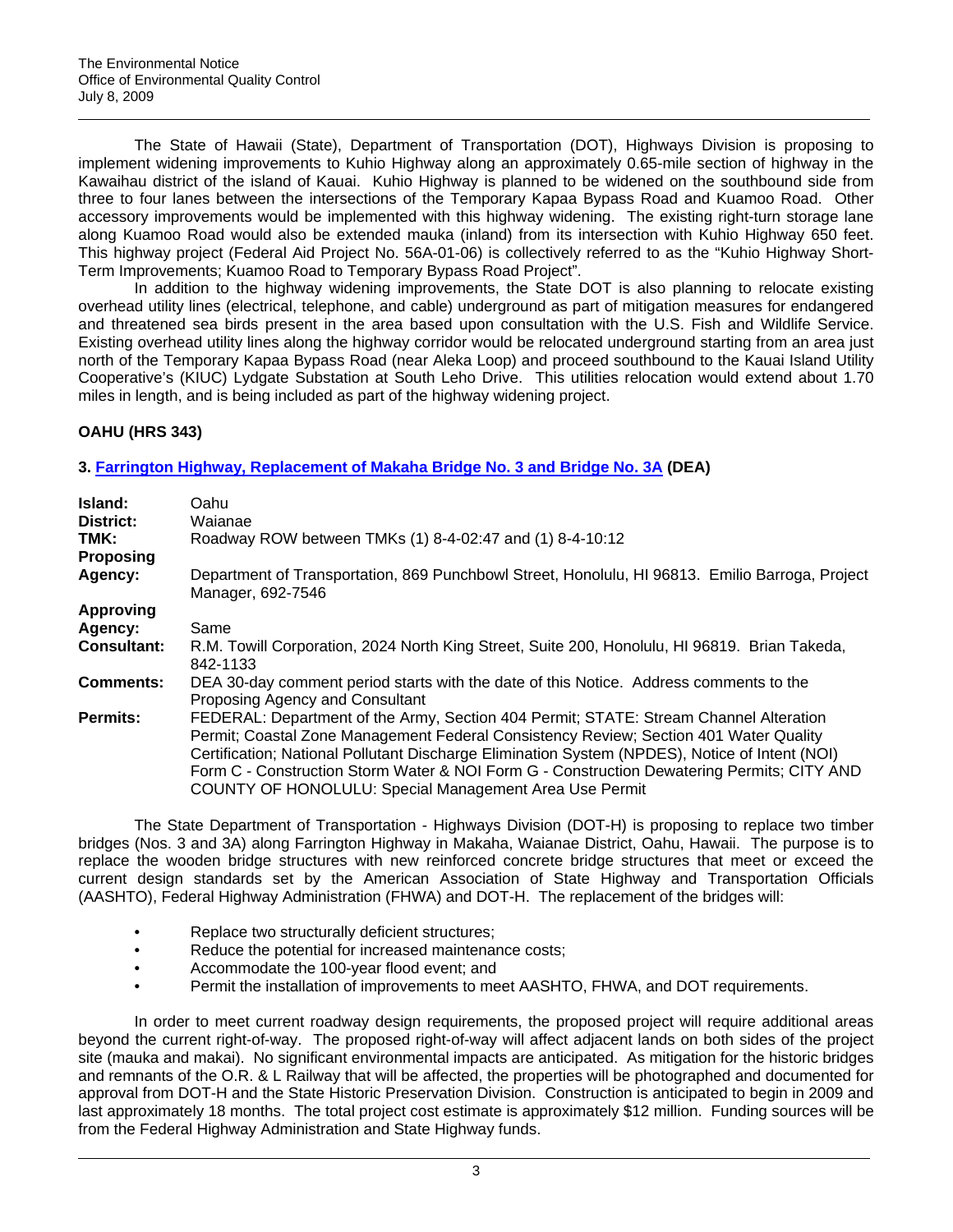# **4. [Kalanianaole Highway Sewer System Improvements](http://oeqc.doh.hawaii.gov/Shared%20Documents/EA_and_EIS_Online_Library/Oahu/2000s/2009-07-08-OA-FEA-Kalanianaole-Hwy-Sewer-Imp.pdf) (FEA)**

| Island:            | Oahu                                                                                                                                     |
|--------------------|------------------------------------------------------------------------------------------------------------------------------------------|
| District:          | <b>Honolulu</b>                                                                                                                          |
| TMK:               | 3-5-22, 23, & 58; 3-6-01, 02, & 03; 3-7-01, 10 & 11; 3-8-14                                                                              |
| <b>Proposing</b>   |                                                                                                                                          |
| Agency:            | City and County of Honolulu, Department of Design and Construction, 650 South King Street, 11 <sup>th</sup><br>Floor, Honolulu, HI 96813 |
| <b>Approving</b>   |                                                                                                                                          |
| Agency:            | Same                                                                                                                                     |
| <b>Consultant:</b> | HDR   Hawaii Pacific Engineers, Inc., 1132 Bishop Street, Suite 1003, Honolulu, HI 96813. Roy<br>Abe, 522-7425                           |
| <b>Comments:</b>   | FEA accepted by the Approving Agency. There is no comment period                                                                         |
| <b>Permits:</b>    | Community noise, noise variance, perform work within a state highway, street usage and trenching                                         |

The City and County of Honolulu is proposing to clean and rehabilitate key sewer lines between Kahala and Niu Valley to address capacity limitations and structural deficiencies in the East Honolulu sewer system. The project includes: 1) rehabilitating 6,400 feet of 24- to 30-inch diameter sewer lines located along Kalanianaole Highway from Kawaikui Beach Park to Wailupe Beach Park, 2) removing long-term sediment accumulation in 6,000 feet of 30- and 36-inch diameter sewer lines located along beachfront properties from Wailupe Beach Park to Waialae Beach Park; and 3) rehabilitating 1,700 feet of 10-inch diameter sewer lines along Kalanianaole Highway between Niu Valley Shopping Center and Paiko Drive. Trenchless cured-in-place-pipe (CIPP) technology will be used to rehabilitate the sewers.

Direct temporary impacts resulting from construction activities include increased traffic congestion, noise and dust. There should be no impacts to endangered species, archaeological resources or cultural practices. No long-term adverse indirect, secondary and cumulative impacts are anticipated. Beneficial long-term impacts include improved water quality and public health due to lower risk of future sewage spills. The estimated construction cost of the project is \$10 million. The construction work is expected to begin in September 2009 at the earliest and last approximately 18 months.

The City has determined that this project will not have significant environmental effects and has issued a Finding of No Significant Impact (FONSI).

# **MAUI (HRS 343)**

#### **5. [West Olinda Tank Replacement](http://oeqc.doh.hawaii.gov/Shared%20Documents/EA_and_EIS_Online_Library/Maui/2000s/2009-07-08-MA-FEA-West-Olinda-Tank-Replacement.pdf) (FEA)**

| Island:            | Maui                                                                                                                |
|--------------------|---------------------------------------------------------------------------------------------------------------------|
| District:          | Makawao                                                                                                             |
| TMK:               | 2-4-13:132                                                                                                          |
| <b>Proposing</b>   |                                                                                                                     |
| Agency:            | Department of Water Supply, County of Maui, 200 South High Street, Wailuku, Maui, 96793.<br>Wendy Taomoto, 270-7835 |
| Approving          |                                                                                                                     |
| Agency:            | Same                                                                                                                |
| <b>Consultant:</b> | Austin, Tsutsumi & Associates, 501 Sumner St, Suite 521, Honolulu, HI 96817. Ivan Nakatsuka,<br>533-3646            |
| <b>Comments:</b>   | FEA accepted by the Approving Agency. There is no comment period                                                    |
| <b>Permits:</b>    | Grading, Building, "Work to be Performed on County Roads" permit, NPDES permits                                     |

The County of Maui, Department of Water Supply (DWS) proposes constructing a new 300,000-gallon concrete tank within the fenced site of the existing 50,000-gallon steel West Olinda tank, which will be removed as part of the project. The capacity of the new tank will allow for lengthening of the period between activation of the existing booster pumps at this West Olinda Tank site, as well as the booster pumps at the Maluhia Tank site that pump water up to this West Olinda Tank. This would significantly improve the life efficiency of both booster pump systems. In addition, the new tank will provide storage capacity for another 30 to 50 years. The new tank will be of reinforced concrete, with a diameter of approximately 61 feet and a height of about 16 feet. Related site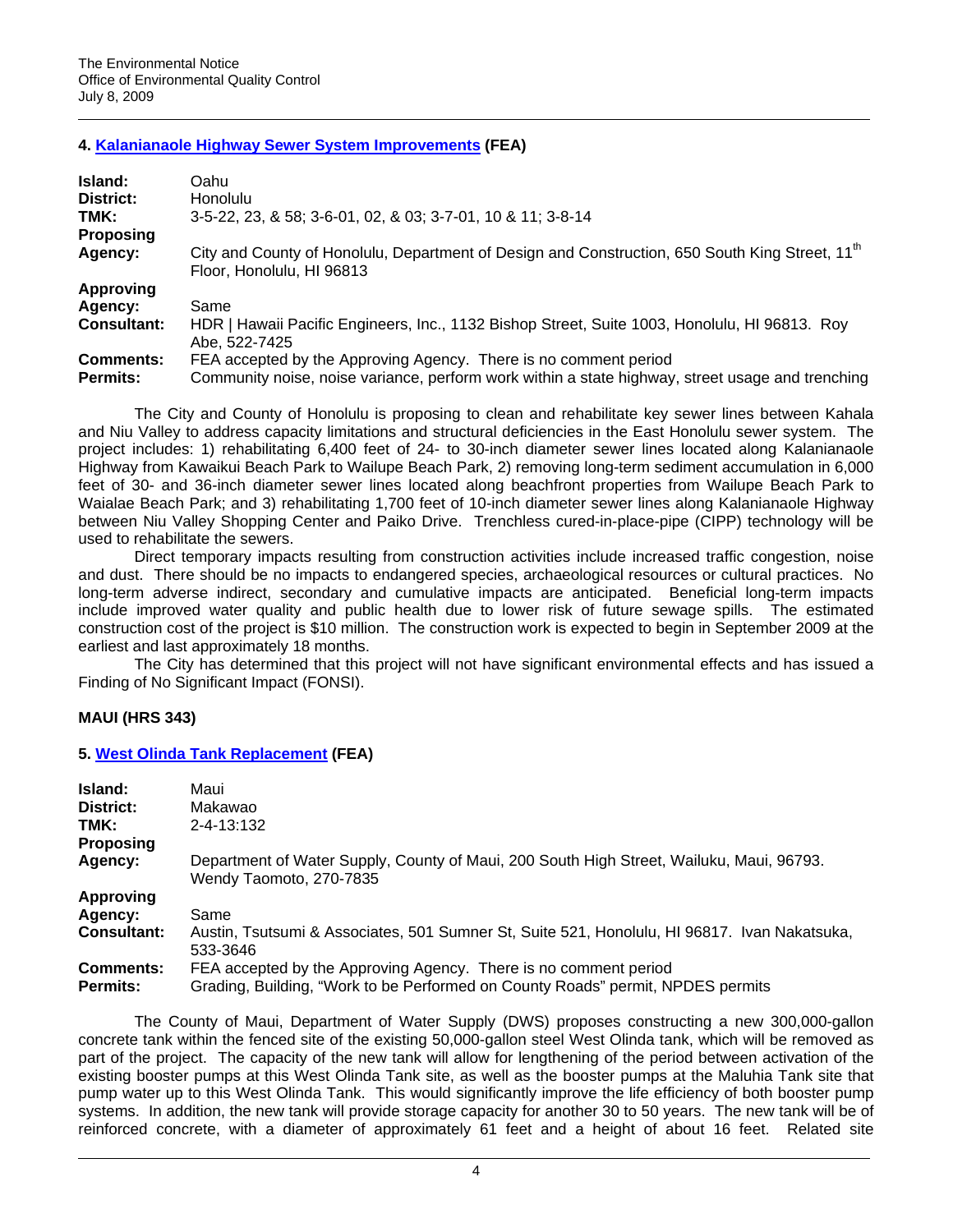improvements, such as grading and asphalt paving around the tank are also proposed. Short term impacts to air and noise quality will occur during construction. Best management practices will be implemented during construction to mitigate any adverse impacts from construction activities. No long term adverse impacts are expected after the work is completed.

### **MOLOKAI (HRS 343)**

### **6. [Molokai Airport Aircraft Rescue and Fire Fighting Station Improvements](http://oeqc.doh.hawaii.gov/Shared%20Documents/EA_and_EIS_Online_Library/Molokai/2000s/2009-07-08-MO-FEA-Airport-Aircraft-Rescue-Fire-Fighting.pdf) (FEA)**

| Island:            | Molokai                                                                                                                                    |
|--------------------|--------------------------------------------------------------------------------------------------------------------------------------------|
| District:          | Molokai                                                                                                                                    |
| TMK:               | 5-2-04:08; 82; and 83                                                                                                                      |
| <b>Proposing</b>   |                                                                                                                                            |
| Agency:            | Department of Transportation, Airports Division, 1151 Punchbowl Street, Honolulu, HI 96183. Greg<br>Garcia, PE, Project Engineer, 838-8829 |
| <b>Approving</b>   |                                                                                                                                            |
| Agency:            | Same                                                                                                                                       |
| <b>Consultant:</b> | Wilson Okamoto Corporation, 1907 South Beretania Street, Suite 400, Honolulu, HI 96826. John<br>L. Sakaguchi, 946-2277                     |
| <b>Comments:</b>   | FEA accepted by the Approving Agency. There is no comment period                                                                           |
| <b>Permits:</b>    | Building; grading permits; NPDES, IWS                                                                                                      |

The Airports Division proposes to construct a replacement ARFF station to replace the existing substandard facility. The replacement ARFF project site is about 50,600 square feet (1.16 acres) which includes the building site located approximately 60 feet east of the air traffic control tower as shown in the approved Airport Layout Plan and west of the existing passenger terminal. This project site is close to the intersection of the two existing runways and will relocate the ARFF closer to Runway 5, the runway with most aircraft operations.

The new ARFF station will include: space to park two fire fighting trucks and one trailer; chemical and equipment storage rooms; watch room; office; kitchen/training room; three dormitory rooms; fitness room; lockers, showers, and toilets; emergency generator; a 900-gallon chemical foam storage tank, a fuel dispenser and aboveground diesel storage tank, improvements for wastewater treatment and leach field for effluent disposal, a vehicle parking lot, security fencing, and a connecting driveway to Taxiway A.

Since the project site has been previously cleared, construction activities would primarily be related to construction of the ARFF building and related improvements. These activities will create dust and noise while work occurs on the project site. Once completed, the only activity would be related to airport operations, if needed, and ARFF personnel to travel to the facility.

# **HAWAII (HRS 343)**

# **7. [Information & Communication Services Division Kaupulehu Radio Site and Tower](http://oeqc.doh.hawaii.gov/Shared%20Documents/EA_and_EIS_Online_Library/Hawaii/2000s/2009-07-08-HA-FEA-Kaupulehu-Radio-Site.pdf) (FEA)**

| Island:                      | Hawaii                                                                                                                 |
|------------------------------|------------------------------------------------------------------------------------------------------------------------|
| District:                    | North Kona                                                                                                             |
| TMK:                         | $7 - 2 - 02:01$                                                                                                        |
| <b>Proposing</b>             |                                                                                                                        |
| Agency:                      | Department of Accounting and General Services, 1151 Punchbowl Street, Honolulu, HI 96813.<br>Daniel Jandoc, 586-0476   |
| <b>Approving</b>             |                                                                                                                        |
| Agency:                      | Same                                                                                                                   |
| <b>Consultant:</b>           | Wilson Okamoto Corporation, 1907 South Beretania Street, Suite 400, Honolulu, HI 96826. John<br>L. Sakaguchi, 946-2277 |
| <b>Comments:</b><br>Permits: | FEA accepted by the Approving Agency. There is no comment period<br>Special Permit, Building Permit                    |

The new unmanned telecommunications facility would be built on approximately 31,014 SF (0.712 acres) to allow installation of a grounding system. A short driveway will connect the site to the existing access road. DAGS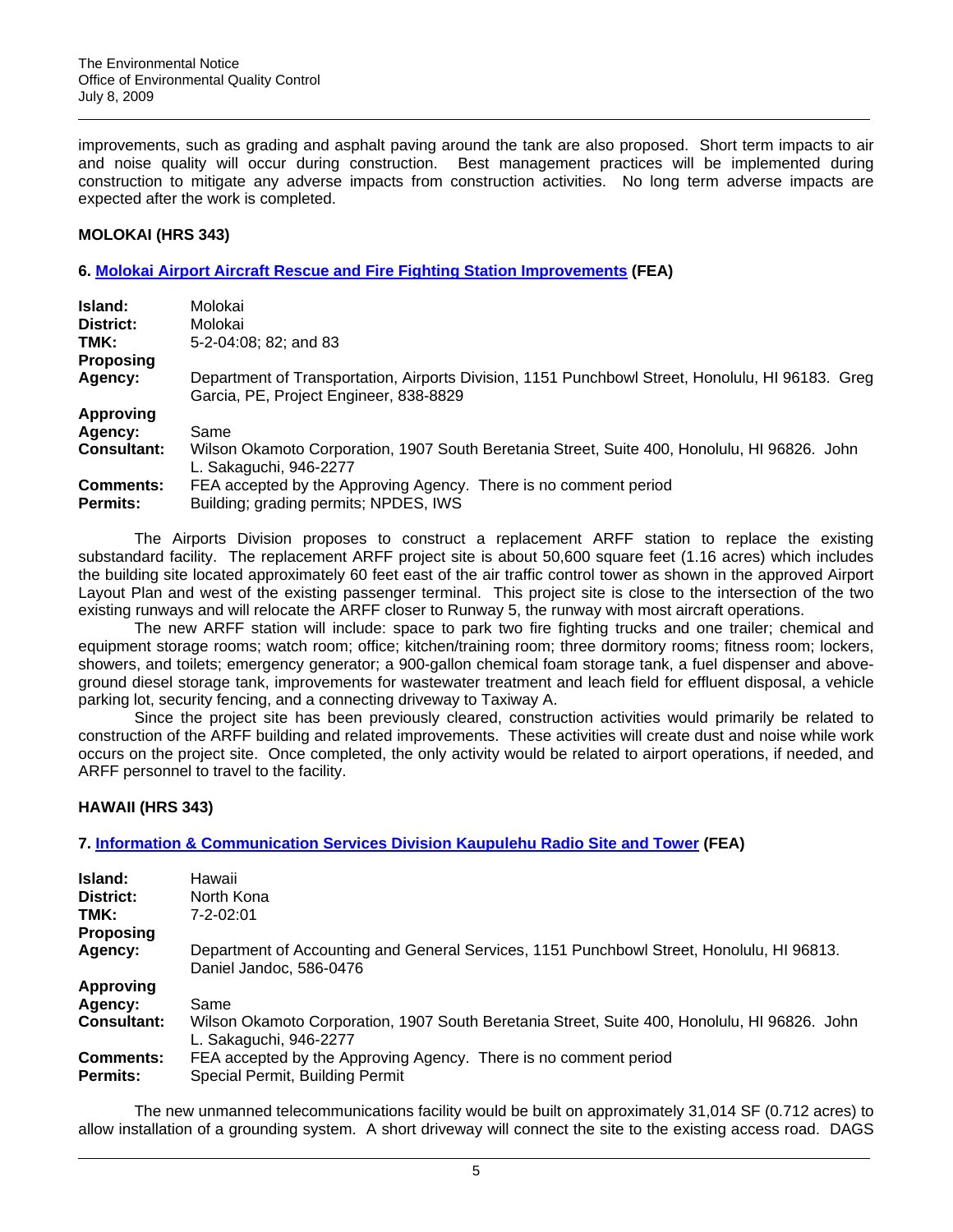is proposing to construct: 1) a self-supported 4-leg tower of between 120 feet and 140 feet tall (final height will depend on topographic survey results and final location of the tower on the parcel) with 14 microwave dish antennas and other whip, panel, and yagi style antennas; 2) an approximately 900-square foot by 12-foot high building, and 3) other supporting facilities, including an outdoor diesel fuel tank, and interior items to support radio equipment such as a backup generator, station batteries and charger system, electrical power transfer and control system, and air conditioning. The entire facility will be designed and constructed to remain operational at wind speeds of up to 110 miles per hour (mph) and to survive wind speeds of up to 155 mph. Electrical power will be supplied via connection to the commercial power line that services the existing nearby facilities. No State or County of Hawaii employees will be assigned to the facility on a daily basis.

Since the project site has not been previously cleared, construction activities would primarily be related to construction of the fenced-in-compound, the building, and the tower. These activities will create dust and noise while work occurs on the project site. Once operational, the only activity would be visits by government employees and contract service personnel to perform periodic monitoring and maintenance functions.

### **8. [Waimea Water System Improvements](http://oeqc.doh.hawaii.gov/Shared%20Documents/EA_and_EIS_Online_Library/Hawaii/2000s/2009-07-08-HA-FEA-Waimea-Water-System.pdf) (FEA)**

| Island:            | Hawaii                                                                                                                    |
|--------------------|---------------------------------------------------------------------------------------------------------------------------|
| District:<br>TMK:  | South Kohala<br>(3) 6-5-01:21; 6-5-04:79 and County Roadways within TMK Plats 6-5-02, 6-5-04, 6-5-08 & 6-5-11             |
| <b>Proposing</b>   |                                                                                                                           |
| Agency:            | Hawaii County Department of Water Supply, 345 Kekuanaoa Street, Suite 20, Hilo, HI 96720.<br>Larry Beck, 961-8070 Ext 260 |
| <b>Approving</b>   |                                                                                                                           |
| Agency:            | Same                                                                                                                      |
| <b>Consultant:</b> | Geometrician Associates, PO Box 396, Hilo, HI 96721. Ron Terry, 969-7090                                                  |
| <b>Comments:</b>   | FEA accepted by the Approving Agency. There is no comment period                                                          |
| <b>Permits:</b>    | County of Hawaii, Department of Public Works, Permit for Work in County Right-of-Way; State                               |
|                    | Department of Health, National Pollutant Discharge Elimination System; State Board of Land and                            |
|                    | Natural Resources, Utility/Access Easement on State Land                                                                  |

The Hawaii County Department of Water Supply (DWS) proposes to construct a water line to relieve a water pressure deficiency in its Waimea system. The approximately 6,000-feet-long water line will improve the water system delivery pressure and fire flow to the upper parts of Laelae and Opelo Roads.

Because the line will parallel existing water lines from reservoirs in the DWS' Waimea Water Reservation and will be contained within the same existing road rights-of-way, no valuable biological, historic or cultural resources are present or will be affected. In order to minimize the potential to disrupt traffic and pose a hazard, contractors will utilize a "cut and cover" method, in which asphalt pavement will be saw cut, and base course and underlying material will be removed by a backhoe. This material will be hauled to a stockpile site. The contractor will coordinate trench excavation, delivery of material to the work site, and water line installation to minimize inconvenience to the public. Except for one location on Kawaihae Road, most construction is along local roads. Professional traffic control will be used to ensure access to properties and safe and efficient traffic flow.

# **9. [Hawaii Belt Road Rockfall Protection at Maulua, Laupahoehoe and Kaawalii Gulches](http://oeqc.doh.hawaii.gov/Shared%20Documents/EA_and_EIS_Online_Library/Hawaii/2000s/2009-07-08-HA-DEA-Hawaii-Belt-Rd-Rockfall-Protection-Maulua.pdf) (DEA)**

| Island:<br>District:<br>TMK: | Hawaii<br>North Hilo and Hamakua<br>Kaawalii Gulch: (3) 3-9-01:01; Laupahoehoe Gulch: (3) 3-6-04:02, 11, 15, 17, 23, 30; Maulua<br>Gulch: (3) 3-4-02: 03, 04, 05 |
|------------------------------|------------------------------------------------------------------------------------------------------------------------------------------------------------------|
| <b>Proposing</b>             | Department of Transportation, Highways Division, 869 Punchbowl Street, Room 513, Honolulu, HI                                                                    |
| Agency:                      | 96813. Ross Hironaka, 692-7575                                                                                                                                   |
| <b>Approving</b>             | Same                                                                                                                                                             |
| Agency:                      | R. M. Towill Corporation, 2024 North King Street, Suite 200, Honolulu, HI 96819. Brian Takeda,                                                                   |
| <b>Consultant:</b>           | 842-1133                                                                                                                                                         |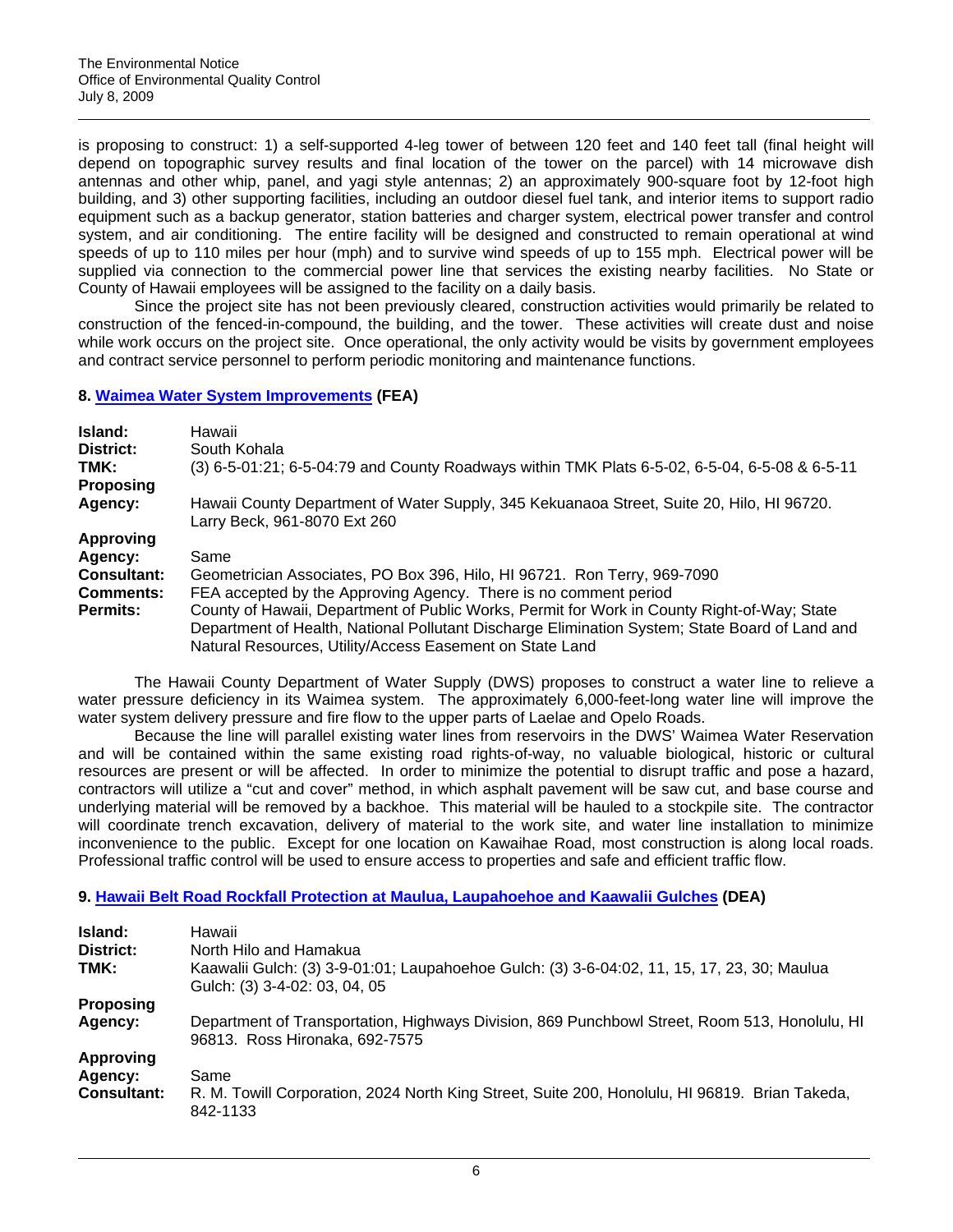**Comments:** DEA 30-day comment period starts with the date of this Notice. Address comments to the Proposing Agency and Consultant **Permits:** Construction Plan Review, building and grading permits, NPDES, CZM FED CON, State DOT Approval of Construction Plans & Specifications, Permit to Perform Work upon State Highways, Section 4(f), 7, and 106 Consultations

The proposed project involves the construction of rockfall mitigation and stabilization measures along the Hawaii Belt Road at specific locations adjacent to Maulua, Laupahoehoe and Kaawalii Gulches. The project proponent is the Hawaii Department of Transportation, Highways Division (HDOT). The mitigation and stabilization measures proposed by HDOT include the installation of anchored wire mesh panels along the existing steep rock cut cliffs adjacent to the roadway entrances and exits of the three gulches, construction of rockfall impact barriers along the top edge of the wire mesh panels, the creation of interceptor ditches above the cliffs to divert surfacewater runoff, and minor improvements to existing drainage. The purpose of these measures is to improve highway safety along the segments fronting the three gulches by improving upon the present unsafe conditions resulting in falling rocks, boulders, and associated sediments.

The proposed project has the potential for beneficial and/or adverse environmental impacts. The subject EA describes existing conditions at the location of the Maulua, Laupahoehoe and Kaawalii Gulch improvements project area and addresses the potential for adverse primary and secondary environmental impacts associated with the proposed project.

# **10. [Honotua Fiber Optic Cable System](http://oeqc.doh.hawaii.gov/Shared%20Documents/EA_and_EIS_Online_Library/Hawaii/2000s/2009-07-08-HA-FEA-Honotua-Fiber-Optic-Cable.pdf) (FEA)**

| Island:            | Hawaii                                                                                       |
|--------------------|----------------------------------------------------------------------------------------------|
| District:          | South Kohala                                                                                 |
| TMK:               | $6 - 2 - 02:08$                                                                              |
| <b>Applicant:</b>  | Office des postes et telecommunications de Polynesie francaise, PO Box 605, Papeete 98713.   |
|                    | Tahiti, French Polynesia, Moana Tatarata, Chairperson, 689 417502, moana.tatarata@opt.pf     |
| <b>Approving</b>   |                                                                                              |
| Agency:            | Department of Land and Natural Resources, Office of Conservation and Coastal Land, 1151      |
|                    | Punchbowl Street, Room 131, Honolulu, HI 96809. Samuel Lemmo, Administrator, 587-0381        |
| <b>Consultant:</b> | AMEC Earth & Environmental, Inc., 3049 Ualena Street, Suite 1100, Honolulu, HI 96819. Denise |
|                    | Toombs, Senior Program Manager, (925) 279-3203                                               |
| <b>Comments:</b>   | FEA accepted by the Approving Agency. There is no comment period                             |
| <b>Permits:</b>    | CDUA, Shoreline Setback Variance, Special Management Area (Minor) Use Permit, Department of  |
|                    | Army (Section 10, Rivers and Harbors Act; Section 404, Clean Water Act)                      |

Office des postes et telecommunications de Polynesie francaise (OPT) proposes to install one subsea fiber optic cable that will provide a connection between the existing cable station and onshore telecommunications infrastructure at Spencer Beach, Hawaii, and OPT's facilities in Tahiti. The proposed use is to install and operate a new system to improve current capacity. An important feature of the project is to use existing telecommunications infrastructure and corridors, which will retain the present "footprint" and use of the area as a hub for Pacific telecommunication systems.

# **11. [Alii Drive Improvements Along Oneo Bay Hualalai Road to Wailua Road](http://oeqc.doh.hawaii.gov/Shared%20Documents/EA_and_EIS_Online_Library/Hawaii/2000s/2009-07-08-HA-DEA-Alii-Drive-Imp-Hualalai-Rd.pdf) (DEA)**

| Island:            | Hawaii                                                                                                                                     |
|--------------------|--------------------------------------------------------------------------------------------------------------------------------------------|
| District:          | North Kona                                                                                                                                 |
| TMK:               | County of Hawaii right-of-way, 7-5-09:26 por. and 65 por.                                                                                  |
| <b>Proposing</b>   |                                                                                                                                            |
| Agency:            | County of Hawaii, Department of Public Works, 101 Pauahi Street, Suite 7, Hilo, HI 96720-4224.<br>Galen Kuba, 961-8327                     |
| <b>Approving</b>   |                                                                                                                                            |
| Agency:            | Same                                                                                                                                       |
| <b>Consultant:</b> | Wilson Okamoto Corporation, 1907 South Beretania Street, Suite 400, Honolulu, HI 96826. John<br>Sakaguchi, AICP, Project Manager, 946-2277 |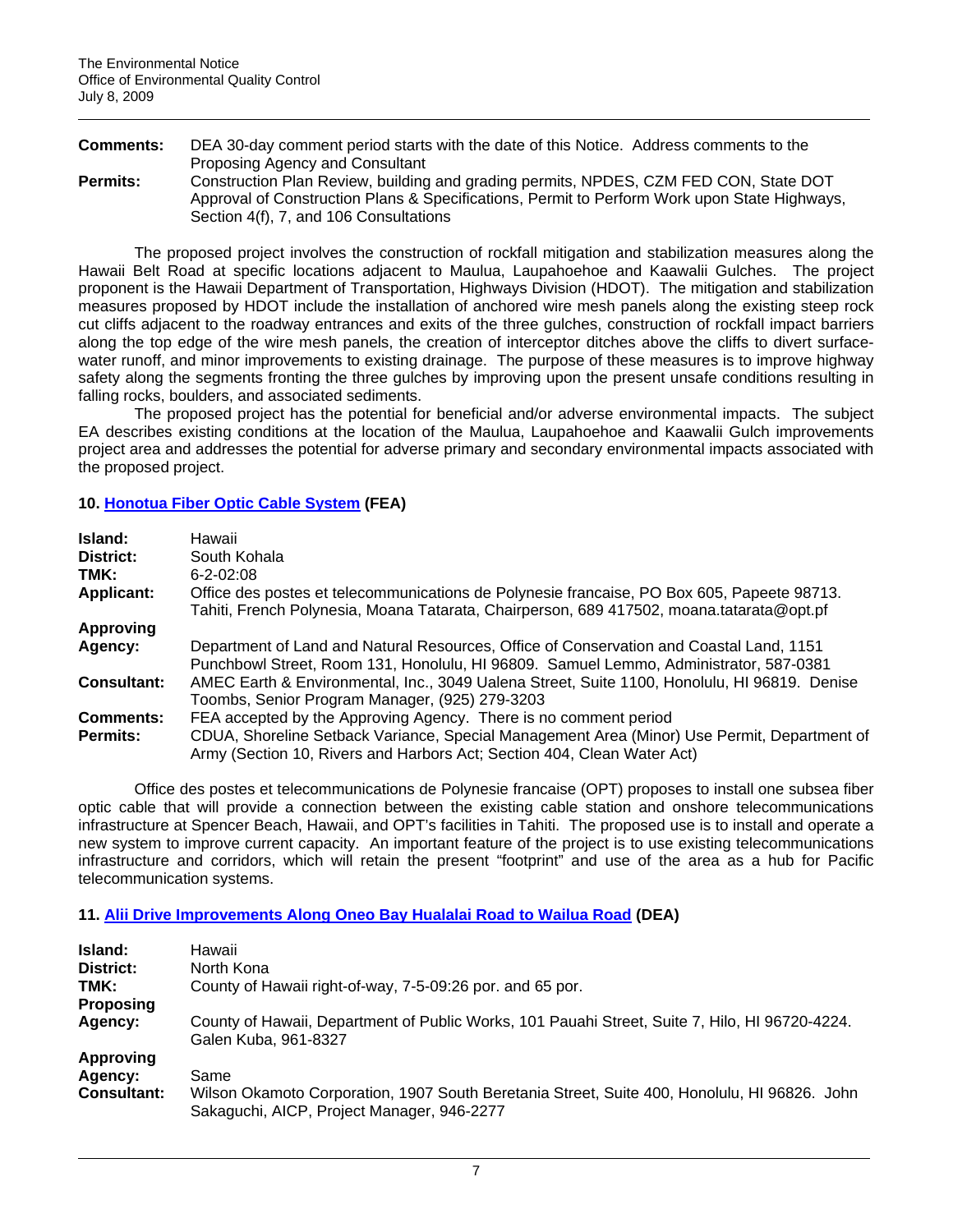| <b>Comments:</b> | DEA 30-day comment period starts with the date of this Notice. Address comments to the       |
|------------------|----------------------------------------------------------------------------------------------|
|                  | Proposing Agency and Consultant                                                              |
| <b>Permits:</b>  | Federal: U.S. Army Corps; State: Department of Health, NPDES Individual Permit, Conservation |
|                  | District Use Permit: County: Special Management Area Permit. Shoreline Setback Variance      |

Alii Drive, a County of Hawaii roadway, is a two-lane, two-way road used by motorists to reach retail, commercial, resort, recreational, and residential areas south of Kailua Village. The County of Hawaii, Department of Public Works proposes to make improvements to Alii Drive along Oneo Bay, from Hualalai Road to Walua Road. The Alii Drive Improvements Along Oneo Bay project would provide pedestrian, landscaping, and scenic view improvements within the project limits which would include: 1) landscape enhancements; 2) underground placement of existing overhead utility lines; and 3) construction of a new sea wall and pedestrian walkway. The new seawall would be constructed in front of or makai of the existing seawall and would extend for about 750 feet along the shoreline. The improvements are needed to enhance driver and pedestrian movements to this area of Kailua-Kona. Thus, the project is needed to maintain the public health and welfare for the residents of this area of the County. The County intends to fund the improvements with SAFETEA-LU (Safe, Accountable, Flexible, Efficient Transportation Equity Act – A Legacy for Users). As a result, the improvements need to be among the qualifying activities, as described by SAFETEA-LU.

# **COASTAL ZONE NOTICES**

#### **Federal Consistency Reviews**

The Hawaii Coastal Zone Management (CZM) Program has received the following federal actions to review for consistency with the CZM objectives and policies in Chapter 205A, HRS. This public notice is being provided in accordance with section 306(d)(14) of the National Coastal Zone Management Act of 1972, as amended. For general information about CZM federal consistency please call John Nakagawa with the Hawaii CZM Program at 587-2878. For neighboring islands use the following toll free numbers: Lanai & Molokai: 468-4644 x72878, Kauai: 274-3141 x72878, Maui: 984-2400 x72878 or Hawaii: 974-4000 x72878. For specific information or questions about an action listed below please contact the CZM staff person identified for each action. Federally mandated deadlines require that comments be received by the date specified for each CZM consistency review. Comments may be submitted to: Office of Planning, Department of Business, Economic Development and Tourism, P.O. Box 2359, Honolulu, HI 96804. Email: [jnakagaw@dbedt.hawaii.gov](mailto:jnakagaw@dbedt.hawaii.gov) or Fax: (808) 587-2899.

#### **Kona Blue Water Farms Offshore Net Pen Replacement, Kona, Hawaii**

| Applicant:      | Kona Blue Water Farms, LLC                                                                                         |
|-----------------|--------------------------------------------------------------------------------------------------------------------|
| Contact:        | Neil Sims, (808) 331-1188, ext. 201                                                                                |
| Federal Action: | <b>Federal Permit</b>                                                                                              |
| Federal Agency: | U.S. Army Corps of Engineers                                                                                       |
| Location:       | Offshore Kona Coast in 200 feet of water, 1 mile north of Keahole Point, Hawaii                                    |
| CZM Contact:    | John Nakagawa, 587-2878, jnakagaw@dbedt.hawaii.gov                                                                 |
|                 | Proposed Action: Kona Blue Water Farms is proposing to replace two of the existing submersible net pens with       |
|                 | two smaller "Aquapod" net pens. The new net pens are made of a plastic lumber frame with brass-alloy mesh and      |
|                 | will be 20-feet in diameter with a volume of 110 cubic yards. By comparison, the existing net pens are 80-feet in  |
|                 | diameter with a volume of 3,000 cubic meters. As with the existing net pens, the new pens will be submerged and    |
|                 | will be raised to the surface for diving and other work. The replacement pens will be 3-feet above the sea surface |
|                 | when raised as compared to 25-30 feet above the sea surface when the existing pens are raised. There would be      |
|                 | no increase in production capacity and no change in the species cultured. New mooring lines would not be added,    |
|                 | but some of the ballast lines and concrete blocks that comprise the clump weights on the existing pens would be    |
|                 | removed. The applicant anticipates that the new pens would be operationally more efficient due to a reduction in   |
|                 | the amount of biofouling on the mesh.                                                                              |
|                 |                                                                                                                    |

Comments Due: July 22, 2009

#### **Repair Damages to Wailoa and Waiakea Flood Control Projects, Hilo, Hawaii**

| Federal Action: | <b>Federal Agency Activity</b>                       |
|-----------------|------------------------------------------------------|
| Federal Agency: | U.S. Army Corps of Engineers                         |
| Contact:        | Sharon Ishikawa, 438-2249; or Mark Arakaki, 438-6929 |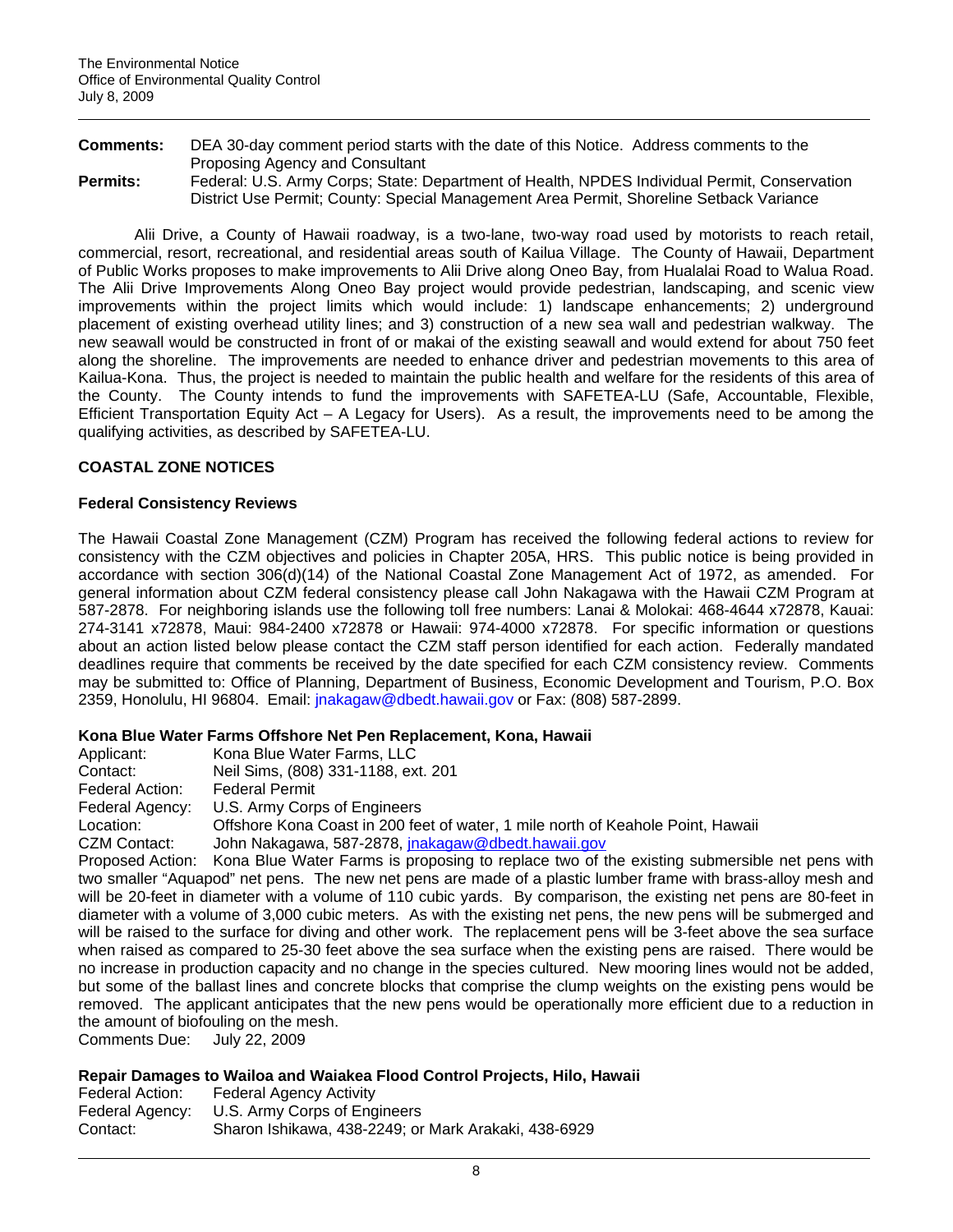Location: Wailoa Stream and Waiakea Stream, Hilo TMK: (3) 2-2-20:13; 2-4-1:19; 2-4-2:7; 2-4-1:10; 2-4-22:31 CZM Contact: John Nakagawa, 587-2878, [jnakagaw@dbedt.hawaii.gov](mailto:jnakagaw@dbedt.hawaii.gov) Proposed Action: Conduct various repairs to damaged areas within the Wailoa and Waiakea Flood Control Projects (FCP) including toe erosion, invert erosion, bank erosion, and liner cracks. The repair material is expected to be similar to the existing material and will primarily consist of concrete boulder fill, shotcrete, and concrete patching compound. The damage to the Wailoa FCP were caused by the October 2006 earthquake and the February 2008 flood event. Damage to the Waiakea FCP were caused by the February 2008 flood event only. Comments Due: July 22, 2009

# **Special Management Area (SMA) Minor Permits**

Pursuant to Ch. 205A-30, HRS the following is a list of SMA Minor permits that have been approved or are pending by the respective county/state agency. For more information about any of the listed permits, please contact the appropriate county/state Planning Department. Honolulu (523-4131); Hawaii (961-8288); Kauai (241-6677); Maui (270-7735); Kakaako (Honolulu) or Kalaeloa Community Development District (587-2840).

| <b>Location (TMK)</b>          | <b>Description (File No.)</b>                                                            | <b>Applicant/Agent</b>      |
|--------------------------------|------------------------------------------------------------------------------------------|-----------------------------|
| Hawaii: North Kona (7-8-10:36) | Install sewer line within golf course (SMM 09-<br>000114)                                | Kona Country Club, Inc.     |
| Hawaii: North Kona (7-5-9:27)  | Demolish unpermitted improvements and<br>permitting for safety guardrail (SMM 09-000116) | Guido Giacometti            |
| Kauai: Kapaa (4-3-8:1)         | Add 500 s.f. and enclose existing huts to create<br>exercise room (SMA(M)-2009-11)       | Waipouli Beach Resort & Spa |
| Kauai: Hanalei (5-4-4:5, 10)   | Install 2 private utility poles (SMA(M)-2009-12)                                         | Craig Rogers                |
| Maui: (3-9-7:2)                | Install Rixey Water Well (SM2 20090041)                                                  | Wayne Arakaki Engineer LLC  |
| Maui: Kihei (3-9-3:16)         | Kukui Mall craft fair (SM2 20090042)                                                     | <b>WILCAL Maui LLC</b>      |
| Maui: (3-9-60:32)              | Retaining walls (SM2 20090043)                                                           | Donahue, Daniel             |
| Maui: (3-3-1:1)                | Construct new storage shed (SM2 20090044)                                                | Ivy, David                  |

# **Shoreline Notices** - **Certification Applications**

Pursuant to HRS §205A-42 and HAR §13-222-12, the following shoreline certification applications are available for inspection at the DLNR District Land Offices on Kauai, Hawaii and Maui and in Room 220, 1151 Punchbowl Street, Honolulu (587-0414). All comments shall be submitted in writing to the State Land Surveyor, 1151 Punchbowl Street, Room 210, Honolulu, HI 96813 and postmarked no later than 15 calendar days from the date of the public notice of the application. If there are any questions, please call Ian Hirokawa at 587-0420.

| File No. | <b>Date</b> | Location                                                                                                                                                                                                                      | <b>Applicant/Owner</b>                                                                                             | <b>TMK</b>             |
|----------|-------------|-------------------------------------------------------------------------------------------------------------------------------------------------------------------------------------------------------------------------------|--------------------------------------------------------------------------------------------------------------------|------------------------|
| MA-436   | 6/17/09     | Lot 6 Hale Malia Subdivision being a portion of<br>R.P. 6384, L.C. Aw. 4240, Ap. 3 to Kau situate at<br>Alaeloa, Lahaina, Maui<br>Address: 11 Hale Malia Place                                                                | R.T. Tanaka<br>Engineers, Inc./<br>Marcia Lucas                                                                    | 4-3-03:96              |
| MA-437   | 6/29/09     | Purpose: Determine shoreline setback<br>Honoapiilani Highway Federal Aid Project No.<br>ER-11(7) portion of Launiupoko Wayside Park<br>situate at Launiupoko, Lahaina, Maui<br>Address: N/A<br>Purpose: Setback determination | State Department of<br>Transportation,<br>Highways Division;<br>County of Maui<br>Dept. of Parks and<br>Recreation | $4 - 7 - 01:17$ (por.) |
| KA-329   | 6/17/09     | Portion of Government Land of Anahola and<br>Aliomanu Road situate at Anahola, Kawaihau,<br>Kauai<br>Address: Aliomanu Road<br>Purpose: Reconstruction                                                                        | Esaki Surveying and<br>Mapping, Inc./<br>County of Kauai                                                           | 4-8-18:28 & 29         |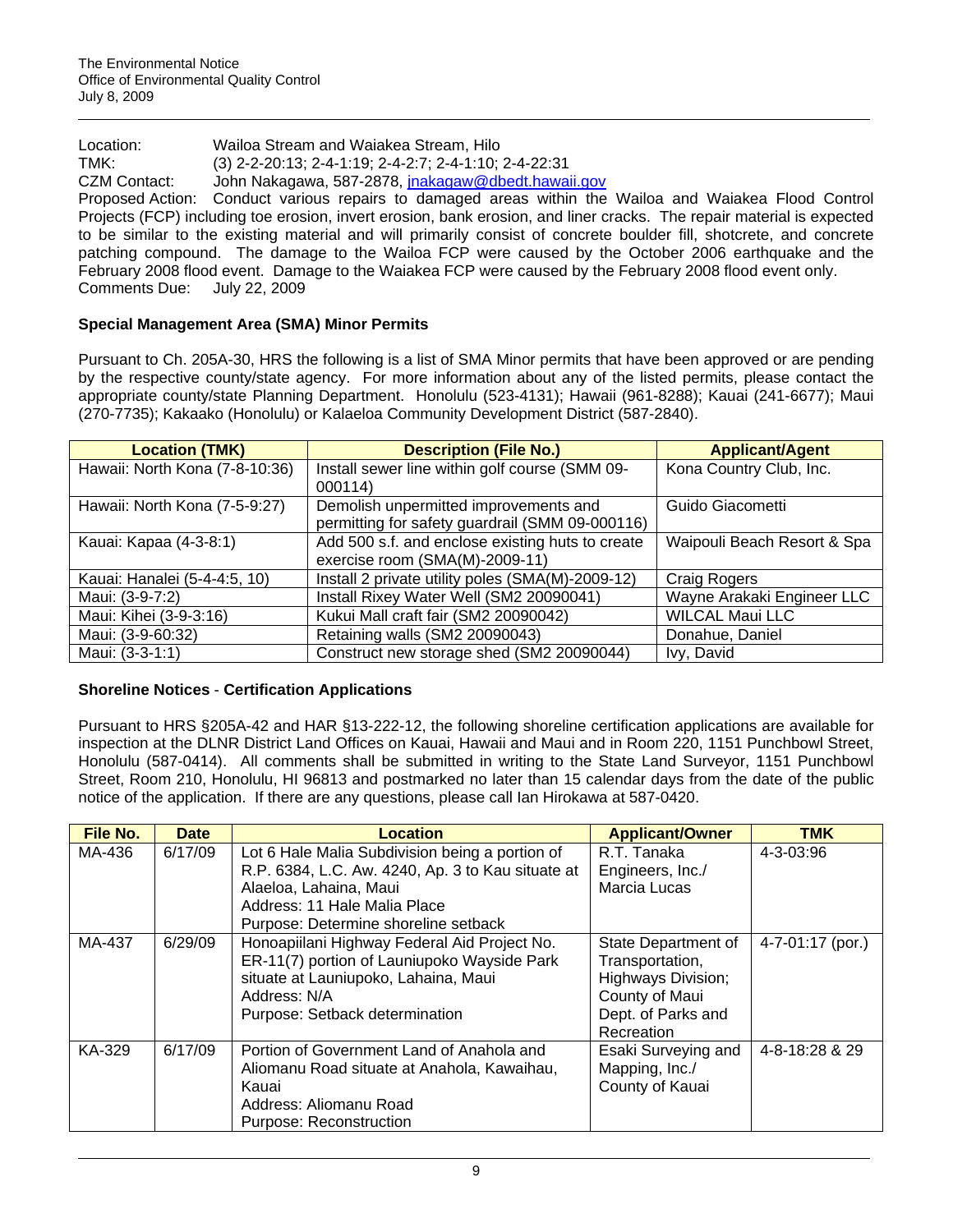| KA-330 | 6/25/09 | Lydgate Park, Parts E & F situate at Wailua,<br>Kauai<br>Address: N/A<br>Purpose: Reconstruction                                                                                                   | Esaki Surveying and<br>Mapping, Inc./<br>County of Kauai     | 3-9-06:01 |
|--------|---------|----------------------------------------------------------------------------------------------------------------------------------------------------------------------------------------------------|--------------------------------------------------------------|-----------|
| KA-331 | 6/29/09 | Lot 111 Haena Hui Lands being a portion of R.P.<br>3596 L.C. Aw. 10613, Ap. 6 to A Paki situate at<br>Haena, Halelea, Kauai<br>Address: Kuhio Highway<br>Purpose: County consolidation application | <b>Wagner Engineering</b><br>Services, Inc./ David<br>Morrow | 5-9-03:45 |

# **POLLUTION CONTROL PERMITS**

# **Department of Health Permits**

Pursuant to HRS §342B and HAR §11-60.1, the following is a list of some pollution control permits currently before the State Department of Health. For more information about any of the listed permits, please contact the appropriate branch or Environmental Management Division at 919 Ala Moana Blvd., Honolulu, HI.

| <b>Branch</b>      | <b>Applicant &amp;</b>                   | <b>Project Location</b> | <b>Date</b> | <b>Proposed</b> |
|--------------------|------------------------------------------|-------------------------|-------------|-----------------|
| <b>Permit Type</b> | <b>Permit Number</b>                     |                         |             | <b>Use</b>      |
| Clean Air Branch,  | CTS Earthmoving, Inc.                    | Located at:             | Comments    | Crushing        |
| 586-4200, Covered  | CSP No. 0562-01-CT                       | Various Temporary       | Due:        | and             |
| Source Permit      | Application for Renewal No. 0562-03      | <b>Sites</b>            | 7/20/09     | Screening       |
|                    | Application for Modification No. 0562-04 | State of Hawaii         |             | <b>Plants</b>   |
| Clean Air Branch,  | Maui Blocks, Inc.                        | Located at:             | Issued:     | 29.4 TPH        |
| 586-4200,          | NSP No. 0372-01-N                        | Pulehunui Quarry        | 6/19/09     | Concrete        |
| <b>NonCovered</b>  | Application for Modification No. 0372-04 | Puunene, Maui           |             | <b>Block</b>    |
| Source Permit      |                                          |                         |             | Plant           |
| Clean Air Branch,  | <b>Chevron Products Company</b>          | Located at:             | Comments    | Marine          |
| 586-4200, Covered  | CSP No. 0098-01-C                        | 1.5 miles off the coast | Due:        | Mooring         |
| Source Permit      | Application for Renewal No. 0098-02      | of Campbell Industrial  | 7/30/09     | Terminal        |
|                    |                                          | Park, Oahu              |             |                 |

# **Request to Update Mailing List for Public Notices of Draft Air Permits**

The Department of Health, Clean Air Branch is updating its mailing list of interested persons wishing to receive copies of public notices of draft air permits. If anyone is interested in being placed on the mailing list, please provide, in writing, your name and mailing address to the Clean Air Branch, Department of Health, 919 Ala Moana Blvd., Room 203, Honolulu, HI 96814 or via email to [CAB@doh.hawaii.gov.](mailto:CAB@doh.hawaii.gov) The Clean Air Branch's public notices can also be viewed at the following website:<http://www.hawaii.gov/health/environmental/air/cab/index.html>

# **FEDERAL NOTICES**

# **Environmental Assessment for Constructing New Barracks at Schofield Barracks, Oahu (NEPA)**

| Island:                        | Oahu                                                                                                           |
|--------------------------------|----------------------------------------------------------------------------------------------------------------|
| District:                      | Wahiawa                                                                                                        |
| TMK:                           | $7 - 7 - 01 - 01$                                                                                              |
| <b>Proposing</b>               |                                                                                                                |
| Agency:                        | US Army Corps of Engineers, Honolulu District, Building 252, Ft. Shafter HI 96858. Lynn<br>Schneider, 438-0402 |
| Approving                      |                                                                                                                |
| Agency:                        | Same                                                                                                           |
| <b>Consultant:</b><br>Permits: | Myounghee Noh & Associates, LLC, 99-1046 Iwaena Street, Suite 210A, Honolulu, HI 96701<br><b>NPDES</b>         |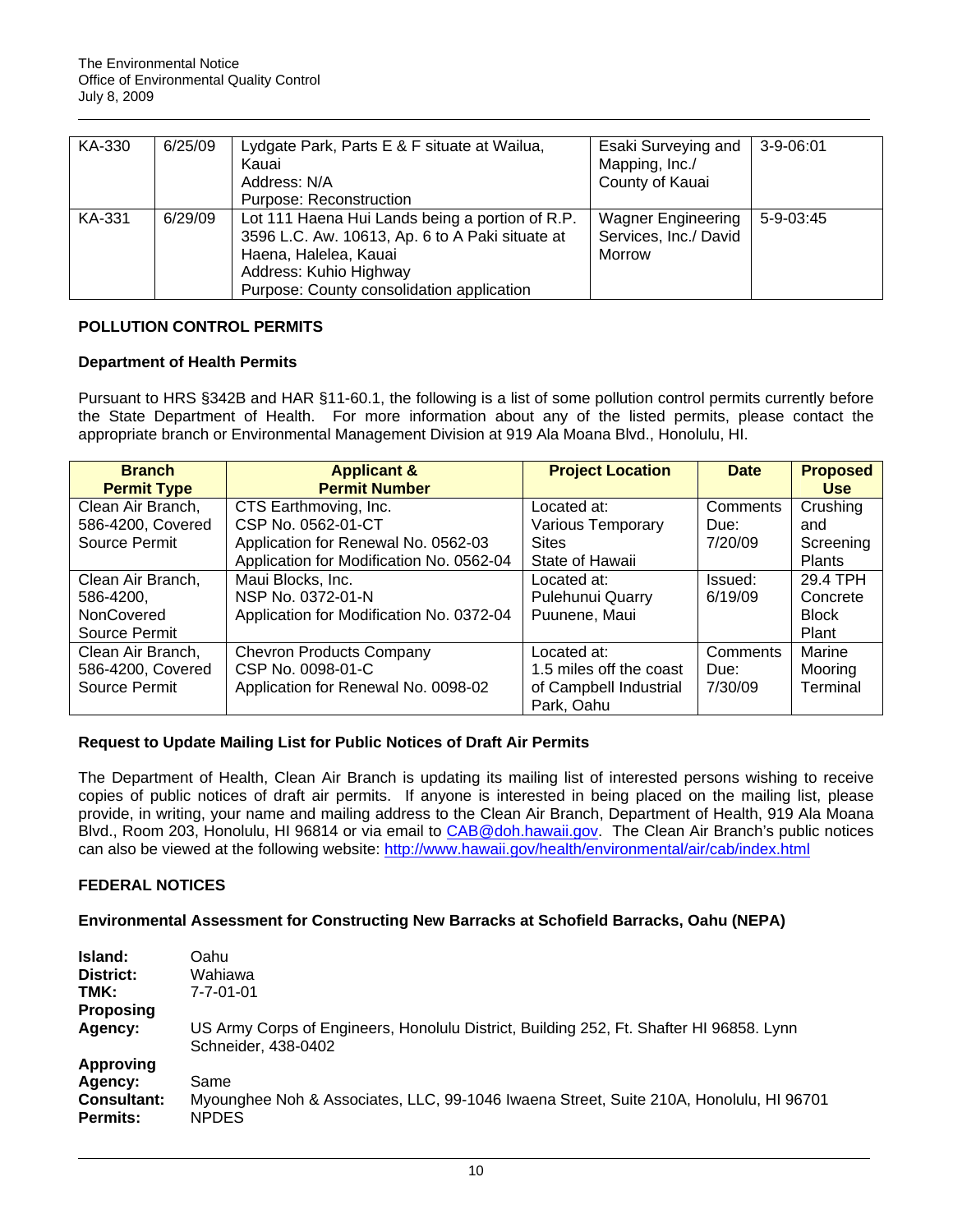Pursuant to the Council on Environmental Quality regulations for implementing the procedural provisions of the National Environmental Policy Act (NEPA) and the Army NEPA regulation (32 CFR Part 651), the US Army prepared an environmental assessment (EA) of the potential environmental and socioeconomic effects associated with constructing a barracks at Schofield Barracks, Hawaii.

The Army proposes to construct a barracks to accommodate up to 192 Soldiers at Schofield Barracks to provide additional single Soldier housing spaces, near working and training locations, for personnel stationed at Schofield Barracks, to support the Army growth stationing action. This complies with current barracks facilities standards established by the US Army.

The proposed action includes demolition and a construction project to provide a modern efficient barracks to accommodate the modular force structure of Army units at Schofield Barracks. Heavy equipment that would be used during demolition and construction includes scrapers, bulldozers, excavators, and heavy haul transporters. Temporary lay-down and staging areas would likely be confined to the actual project sites and may include any available nearby areas.

The current situation is that all adequate facilities on Schofield Barracks and other USAG-HI properties are being fully used to support current operations, as well as Army Modularity and Global Defense Posture Realignment (GDPR) initiatives. If this project were not implemented, the shortage of adequate permanent barracks facilities would increase and there would not be enough barracks facilities to support the personnel increase resulting from the Army growth stationing action.

Based on the analysis in the referenced EA, no significant direct, indirect, or cumulative effects on the quality of the natural or human environment would occur by implementing the proposed action. Because no significant environmental impacts would result from implementing the proposed action, the Army is preparing a draft finding of no significant impact (FNSI). An environmental impact statement is not required.

The Final Environmental Assessment and Draft Finding of No Significant Impact are available for review and comment for 30 days. Copies of the EA and draft FNSI can be obtained by contacting Lynn Schneider at the US Army Corps of Engineers – Honolulu District, CEPOH-PP-E, Building 252, Fort Shafter, HI 96858, 808-438- 0402, lynn.c.schneider@usace.army.mil. Copies of the EA and draft FNSI are available for review at the following libraries: Hawaii State Library, Mililani Public Library, Waianae Public Library, Waialua Public Library, Waipahu Public Library, Kapolei Public Library, and Wahiawa Public Library. Comments on the EA and the draft FNSI should be submitted to the US Army Corps of Engineers at the mailing address or email address above. Comments will be considered, addressed, and incorporated where applicable into the EA and/or FNSI.